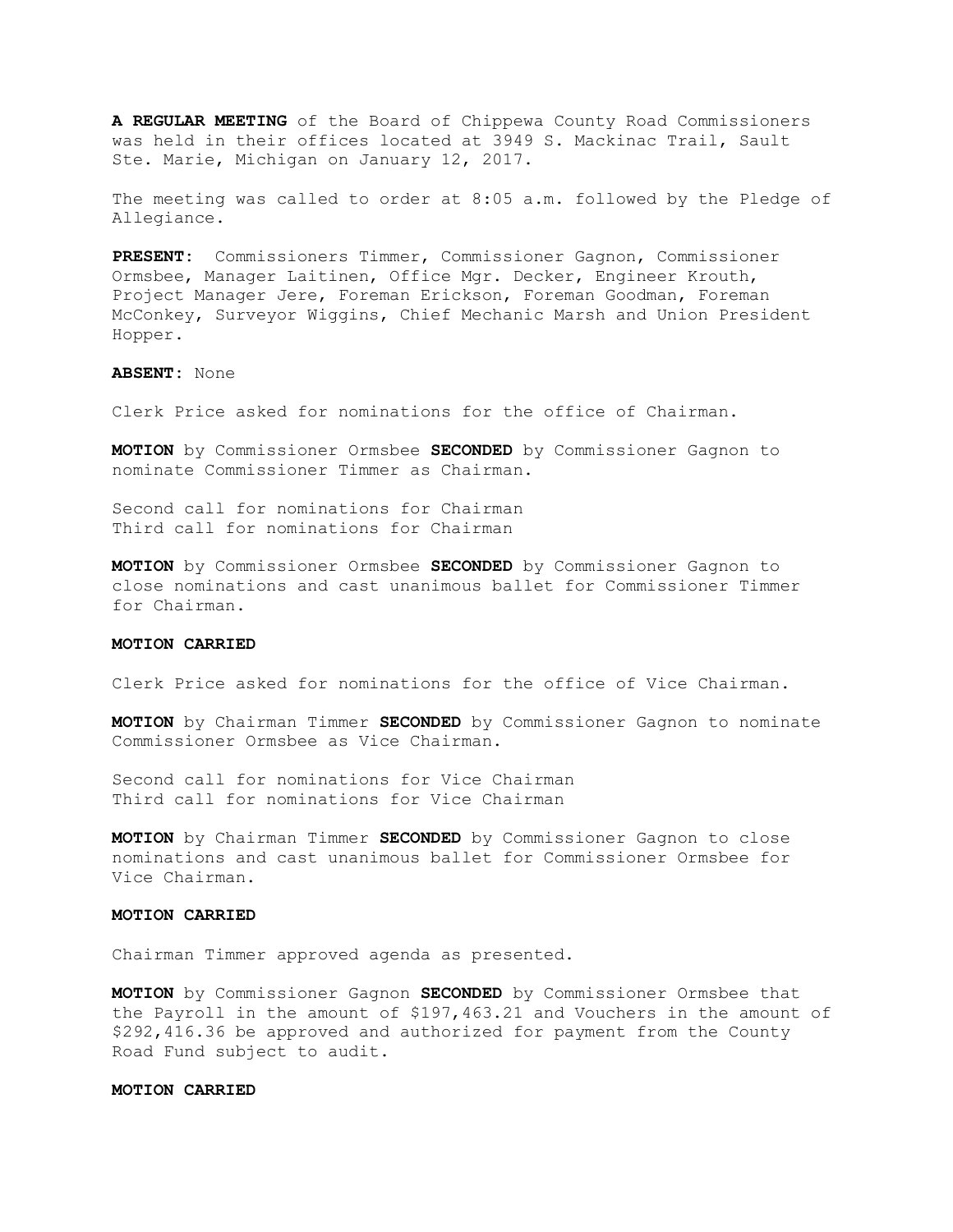**MOTION** by Commissioner Ormsbee **SECONDED** by Chairman Timmer to approve the minutes from the Regular Meeting held on December 29, 2016 and the Special Meeting on December 29, 2016.

#### **MOTION CARRIED**

#### **NEW BUSINESS**

· Authorization to go to bid on three pick-up trucks and one sign truck.

**MOTION** by Commissioner Ormsbee **SECONDED** by Commissioner Gagnon to authorize Manager Laitinen to go to bid on three pick-up trucks and one sign truck.

## **MOTION CARRIED**

**PUBLIC COMMENTS** None

# **STAFF REPORTS**

Foreman Erickson

- · Performing winter maintenance.
- · Working on clean-up of banks and intersections.
- · Tough winter conditions have been hard on the salt supply.
- · Trucks have been holding up well.
- · Have had several residential complaints.

# Foreman Goodman

- · Busy with winter maintenance.
- · The issue with the snowmobile trail groomers has been resolved.

Foreman McConkey

- · Heavy winter operations.
- · Have had a few equipment problems, mechanics are keeping up.
- · Received additional salt deliveries at our Goetzville location.
- · Guys are holding up well.

Office Manager Decker

- · Largest payroll in the history of the Road Commission.
- · Was approached by Chrysler Corporation. They are looking for a location to do a photo shoot displaying their new trucks. They were going to look at the Kinross and Eckerman locations. A small location payment may be available.
- · Working on year end.
- · Closing out 2015 with State Auditors.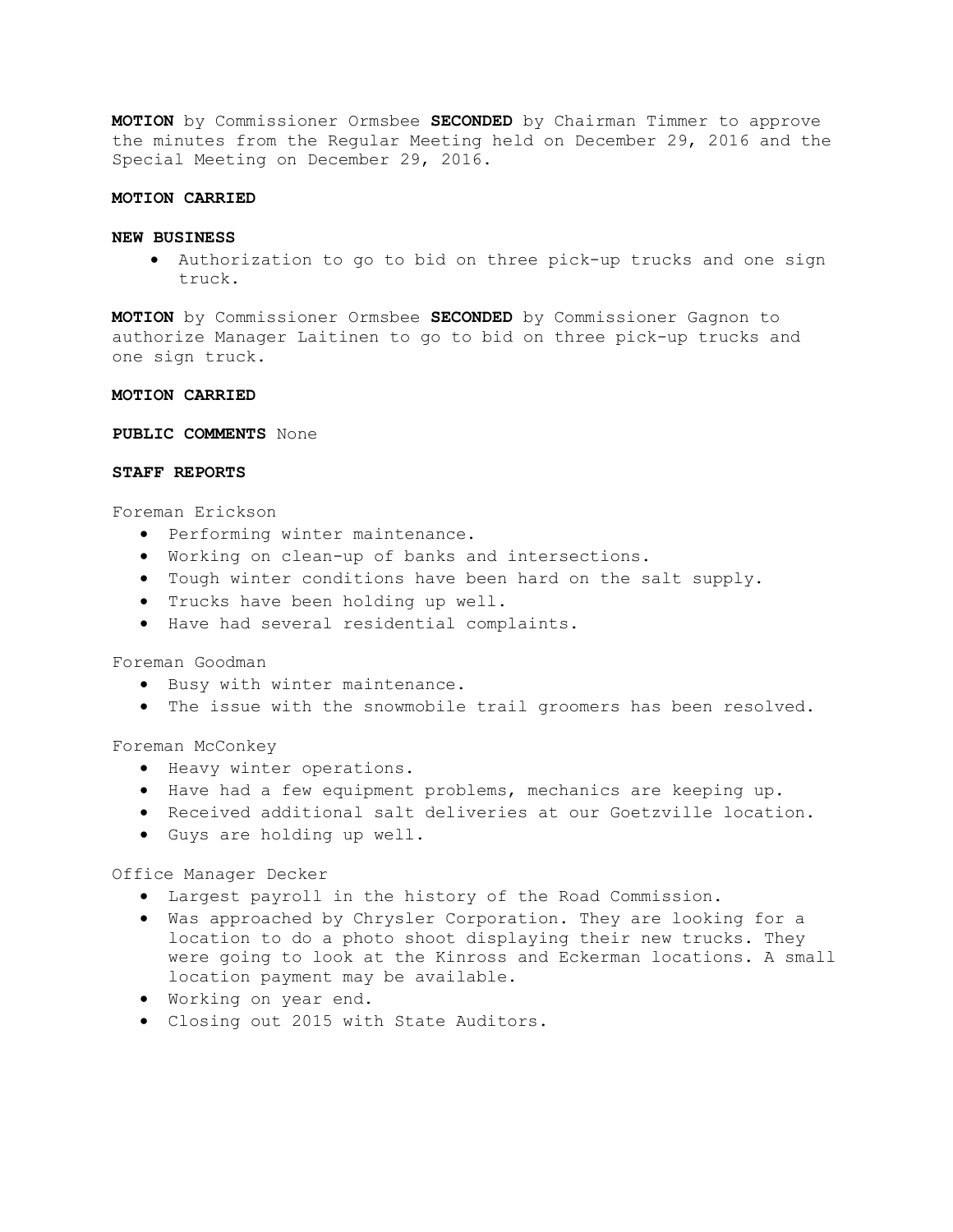Surveyor Wiggins

· Working on DEQ permits for the Riverside Dr. crossings.

Engineer Krouth

- · Working on the upcoming road projects.
- · MDOT is pushing for electronic processing. Discussion followed.

Project/Safety Manager Jere

- · Had a vest safety poster developed. One will be put in each garage.
- · Planning on inspecting each garage for any possible MIOSHA violations.
- · Midway Rental is offering safety jackets at a great price. Parts Manager Piche has samples in his office. The Road Commission has agreed to share in the cost of the high visibility jacket.
- · Commissioner Ormsbee asked Safety Manager Jere to approach the local Amish families and see if they are willing to improve their visibility at night.

Chief Mechanic Marsh

- · Shop is running well.
- · Old snow blower is out and running.
- · 594 is done and in use.

# Union President Hopper

· Reported that M-28 is taking a beating with the conditions this winter. Chairman Timmer mentioned that M-123 is rough too.

# **COUNTY COMMISSIONERS'COMMENTS** None

## **MANAGERS REPORT**

- · Michigan DEQ's State of the Great Lakes Report had a good mention about the Little Rapids project and our involvement.
- · After the last meeting we had an office visit from Mr. Quinn. He has been talked to by the local authorities and asked not to return to the office without an appointment. There have been no more issues. Discussion ensued about office safety.
- · Have been patrolling the roads and monitoring conditions. The grader is out cutting back banks.
- · Working on presentation for the Bridge Conference in March.
- · Have been appointed to the Wetland Mitigation Board. The first meeting is next Thursday. Watching new legislation closely.
- · Will be attending the Joint Agency Transportation Committee meeting to be held on January 25th in Lansing.
- · Taking place in a Webinar next Wednesday on replacing old diesel technology with new.
- · Working with Sign Foreman Young on specs for the new sign truck.